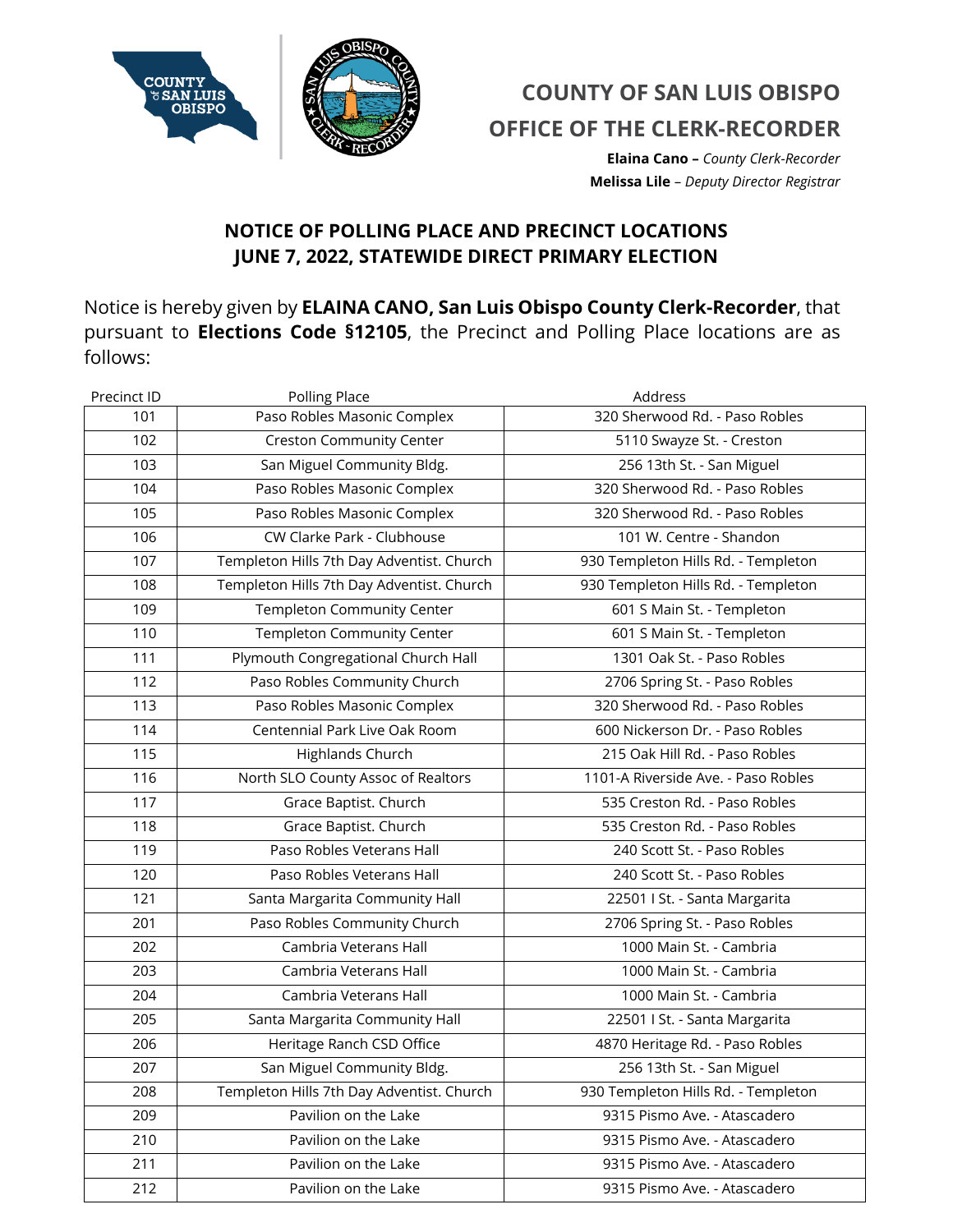| 213 | Atascadero Gospel Chapel            | 8205 Curbaril Ave. - Atascadero         |
|-----|-------------------------------------|-----------------------------------------|
| 214 | Atascadero Elks Lodge               | 1516 El Camino Real - Atascadero        |
| 215 | Atascadero Elks Lodge               | 1516 El Camino Real - Atascadero        |
| 216 | Atascadero Elks Lodge               | 1516 El Camino Real - Atascadero        |
| 217 | Community Church of Atascadero      | 5850 Rosario Ave. - Atascadero          |
| 218 | Atascadero United Methodist. Church | 11605 El Camino Real - Atascadero       |
| 219 | Atascadero United Methodist. Church | 11605 El Camino Real - Atascadero       |
| 220 | Del Mar Elementary School           | 501 Sequoia St. - Morro Bay             |
| 221 | Santa Margarita Community Hall      | 22501   St. - Santa Margarita           |
| 301 | Zion Lutheran Fellowship Hall       | 1010 Foothill Blvd. - San Luis Obispo   |
| 302 | Zion Lutheran Fellowship Hall       | 1010 Foothill Blvd. - San Luis Obispo   |
| 303 | Ludwick Community Center Gym        | 864 Santa Rosa St. - San Luis Obispo    |
| 304 | Del Mar Elementary School           | 501 Sequoia St. - Morro Bay             |
| 305 | Del Mar Elementary School           | 501 Sequoia St. - Morro Bay             |
| 306 | Morro Bay Veterans Bldg.            | 209 Surf St. - Morro Bay                |
| 307 | Morro Bay Veterans Bldg.            | 209 Surf St. - Morro Bay                |
| 308 | San Luis Obispo Guild Hall          | 2880 Broad St. - San Luis Obispo        |
| 309 | San Luis Obispo Guild Hall          | 2880 Broad St. - San Luis Obispo        |
| 310 | SLONAZ Church                       | 3396 Johnson Ave. - San Luis Obispo     |
| 311 | SLONAZ Church                       | 3396 Johnson Ave. - San Luis Obispo     |
| 312 | Chumash Village MHP Clubhouse       | 3057 S Higuera St. - San Luis Obispo    |
| 313 | Unitarian Universalist. Fellowship  | 2201 Lawton St. - San Luis Obispo       |
| 314 | San Luis Obispo Veterans Hall       | 801 Grand Ave. - San Luis Obispo        |
| 315 | Grace Central Coast.                | 1036 Pismo St. - San Luis Obispo        |
| 401 | South County Regional Center        | 800 W Branch St. - Arroyo Grande        |
| 402 | St. John's Lutheran Church          | 959 Valley Rd. - Arroyo Grande          |
| 403 | Nipomo CSD Office                   | 148 S Wilson St. - Nipomo               |
| 404 | South County Regional Center        | 800 W Branch St. - Arroyo Grande        |
| 405 | South County Regional Center        | 800 W Branch St. - Arroyo Grande        |
| 406 | South County Regional Center        | 800 W Branch St. - Arroyo Grande        |
| 407 | Gospel Lighthouse Of Arroyo Grande  | 497 Fair Oaks Ave. - Arroyo Grande      |
| 408 | Gospel Lighthouse Of Arroyo Grande  | 497 Fair Oaks Ave. - Arroyo Grande      |
| 409 | CoaSt.al Community Church           | 1830 Farroll Rd. - Grover Beach         |
| 410 | CoaSt.al Community Church           | 1830 Farroll Rd. - Grover Beach         |
| 411 | Pismo Coast Assoc. Of Realtors      | 1126 E Grand Ave. - Arroyo Grande       |
| 412 | Los Ranchos Elementary School       | 5785 Los Ranchos Rd. - San Luis Obispo  |
| 413 | South County Regional Center        | 800 W Branch St. - Arroyo Grande        |
| 414 | <b>Cypress Ridge Pavilion</b>       | 1050 Cypress Ridge Pkwy - Arroyo Grande |
| 415 | <b>Cypress Ridge Pavilion</b>       | 1050 Cypress Ridge Pkwy - Arroyo Grande |
| 416 | Nipomo High School                  | 525 N Thompson Ave. - Nipomo            |
| 417 | The Edwards Barn                    | 1095 Pomeroy Rd. - Nipomo               |
| 418 | The Edwards Barn                    | 1095 Pomeroy Rd. - Nipomo               |
| 419 | Nipomo Branch Library               | 918 W Tefft St. - Nipomo                |
| 420 | Nipomo CSD Office                   | 148 S Wilson St. - Nipomo               |
| 421 | The Edwards Barn                    | 1095 Pomeroy Rd. - Nipomo               |
| 422 | Nipomo Branch Library               | 918 W Tefft St. - Nipomo                |
| 423 | The Monarch Club - Art Room         | 1645 Trilogy Pkwy - Nipomo              |
| 501 | Avila Beach Community Center        | 191 San Miguel St. - Avila Beach        |
| 502 | Ramona Garden Park Center           | 993 Ramona Ave. - Grover Beach          |